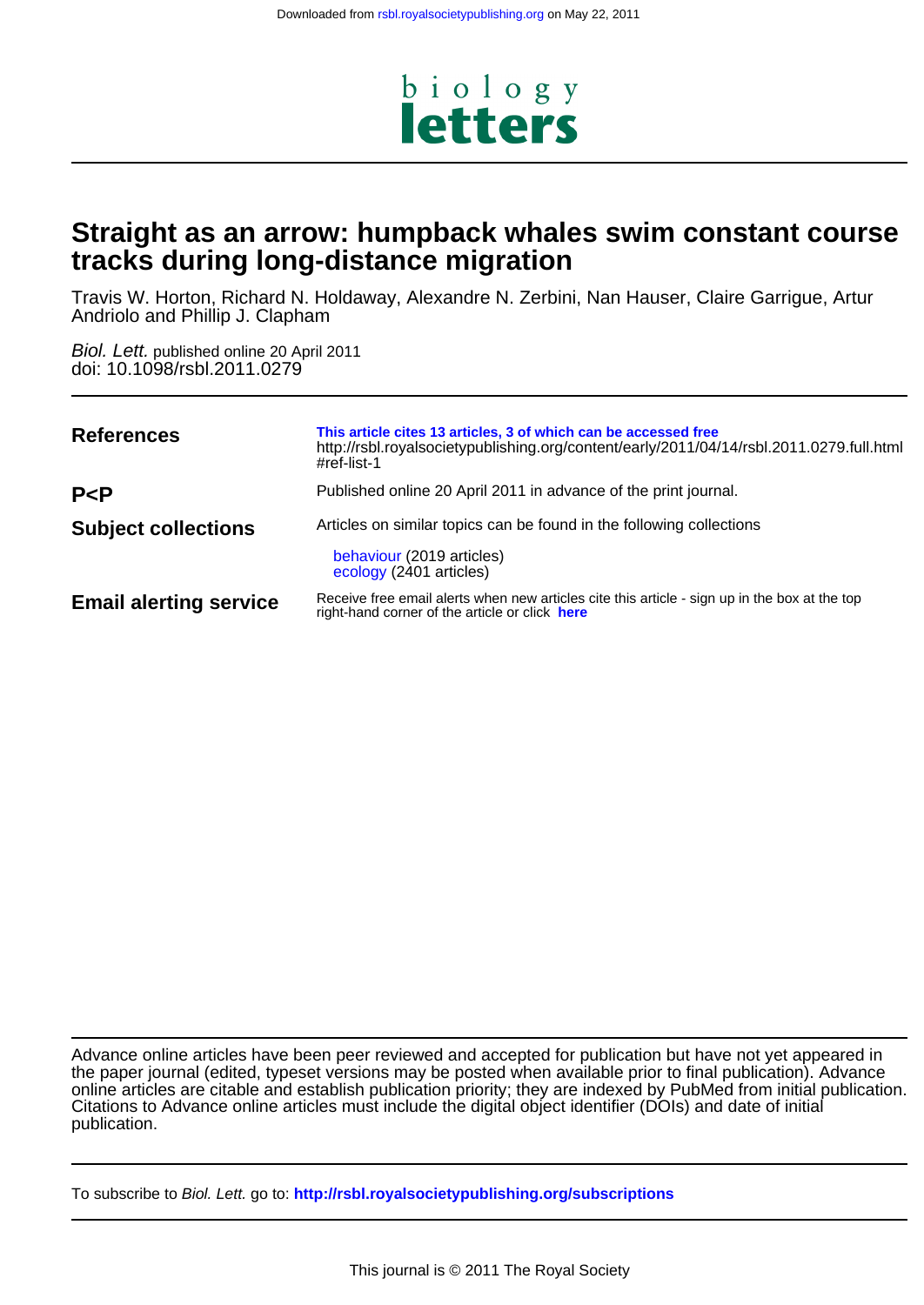

Biol. Lett. doi:10.1098/rsbl.2011.0279 Published online

# Straight as an arrow: humpback whales swim constant course tracks during long-distance migration

## Travis W. Horton<sup>1,\*</sup>, Richard N. Holdaway<sup>1,2,3</sup>, Alexandre N. Zerbini<sup>4,5,6</sup>, Nan Hauser<sup>7,8</sup>, Claire Garrigue<sup>7,9</sup>, Artur Andriolo<sup>5,10</sup> and Phillip J. Clapham<sup>4</sup>

<sup>1</sup>Geological Sciences, and <sup>2</sup>Biological Sciences, University of Canterbury, Private Bag 4800, Christchurch 8140, New Zealand

<sup>3</sup> Palaecol Research Ltd., 167 Springs Road, Christchurch 8042, New Zealand

- 4 US National Marine Mammal Laboratory, Alaska Fisheries Science Center, Seattle, WA 98115, USA
- <sup>5</sup>Instituto Aqualie, Projeto Monitoramento de Baleias por Satélite, Rio de Janeiro, Brazil

6 Cascadia Research Collective, Olympia, WA 98501, USA

7 South Pacific Whale Research Consortium, PO Box 3069, Avarua, Rarotonga, Cook Islands

8 Cook Islands Whale Research Centre, Rarotonga, Cook Islands

9 Operation Cetaces, BP 12827, 98802 Noumea, New Caledonia

10 Departamento de Zoologia, ICB Universidade Federal de Juiz de Fora, Juiz de Fora, Minas Gerais, Brazil

\*Author for correspondence ([travis.horton@canterbury.ac.nz](mailto:travis.horton@canterbury.ac.nz)).

Humpback whale seasonal migrations, spanning greater than 6500 km of open ocean, demonstrate remarkable navigational precision despite following spatially and temporally distinct migration routes. Satellite-monitored radio tag-derived humpback whale migration tracks in both the South Atlantic and South Pacific include constant course segments of greater than 200 km, each spanning several days of continuous movement. The whales studied here maintain these directed movements, often with better than 1° precision, despite the effects of variable seasurface currents. Such remarkable directional precision is difficult to explain by established models of directional orientation, suggesting that alternative compass mechanisms should be explored.

Keywords: humpback whales; navigation; constant course; migration; sea-surface currents

### 1. INTRODUCTION

With one-way lengths that can exceed 8000 km, the seasonal migrations of humpback whales (Megaptera novaeangliae) are the longest known for any mammal [\[1,2](#page-5-0)]. These movements, across vast areas of open ocean, occur despite a high degree of fidelity between winter calving and summer feeding grounds in many populations [\[3,4](#page-5-0)]. Widespread application of modern animal tracking technologies has expanded our knowledge of humpback whale migration routes, destinations and travelling speeds [[5,6\]](#page-5-0). However, the mechanisms by which humpback whales navigate lines<br>  $\text{Received 10 March 2011}$ 

during these remarkable long-distance migrations remain unknown.

There are two main theoretical frameworks explaining orientation and navigation during migration, commonly referred to as 'map and compass' [\[7\]](#page-5-0) and 'clock and compass' [[8](#page-5-0)] models. Over the past 60 years, significant experimental research has identified two sources of directional (i.e. 'compass') information used by animals: the Earth's main magnetic field and the position of the Sun. However, most of these experiments were performed on birds, with limited investigation of directional orientation in obligate marine animals. The lack of knowledge largely reflects the difficulty of studying animals that make extensive ocean-basin scale movements. The situation is now partially remedied by the relatively new capacity to track whales with satellite-linked telemetry devices [\[5,6,9\]](#page-5-0).

Animal tracking research demonstrates that diverse taxa can maintain constant courses, suggesting that precise directional orientation is a common feature of marine animal migration [[10](#page-6-0)–[12](#page-6-0)]. Here, we present satellite tag-derived location data for 16 humpback whales migrating away from low-latitude coastal habitats in the South Atlantic and South Pacific Oceans between 2003 and 2010. The only three whales tracked to high-latitude feeding grounds ended their migrations within approximately 100 km of  $58^{\circ}$  S,  $23^{\circ}$  W despite migrating in different months of different years along distinctly different migration routes.

All tracks included constant course segments of greater than 200 km distance spanning several days of continuous movement ([table 1\)](#page-2-0). The whales studied here maintained these directed movements, the majority with better than  $1^\circ$  precision, despite the effects of variable sea-surface currents, weather events, magnetic field parameters and positions of the Sun. Our results demonstrate that migrating humpback whales can affect precise, continually updated, directional orientation that is difficult to reconcile with known compass mechanisms.

#### 2. MATERIAL AND METHODS

Whale locations were remotely sensed using polar-orbiting operational environmental satellites (POESs) between 2003 and 2010. Wildlife Computer SPOT3, SPOT4 and SPOT5 satellite transmitters were configured into deployable implantable tags attached to individual whales from inflatable boats using a fibreglass pole [\[5](#page-5-0),[9](#page-5-0)]. Whale position data were obtained using the Argos data collection system, and data quality was evaluated using published procedures [[5,9\]](#page-5-0). Whale locations include both high accuracy (types 1, 2, 3) and undefined accuracy locations (types 0, A, B) [\[13](#page-6-0)]. We performed piecewise linear regression on both high accuracy locations and all locations to quantify the directionality of whale movements.

Astronomical algorithms [\[14](#page-6-0)] were used to calculate Greenwich Mean Sidereal Time, azimuth of the Sun at sunrise and sunset (i.e. Sun altitude  $= -0.8333^{\circ}$ ), and altitude of Sun transit, for all whale positions. Geomagnetic field properties were calculated using the 11th generation of the International Geomagnetic Reference Field model (IGRF-11) available through the National Geophysical Data Center (NGDC) of the US Department of Commerce's National Oceanographic and Atmospheric Administration (NOAA) website [\[15\]](#page-6-0).

### 3. RESULTS AND DISCUSSION

The most salient spatial pattern common to each of these migration tracks is the presence of long-distance constant course track segments [\(figure 1\)](#page-4-0). Piecewise linear regression, performed separately on both

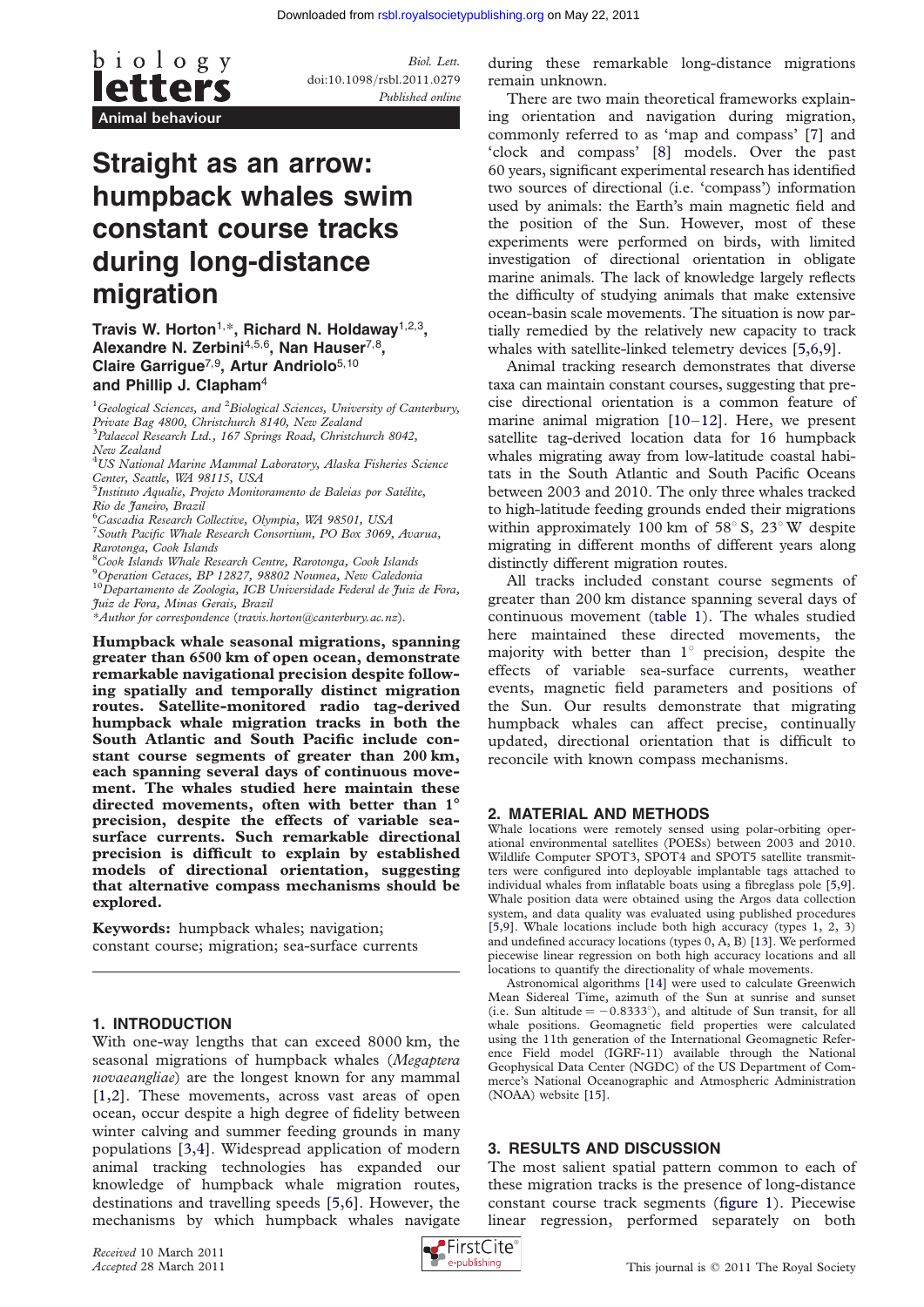| n track segments presented in figure 1. The square of Pearson's correlation coefficient r' is found by least | ning values. 'All' and 'high' correspond with the satellite monitored location quality. Whale headings, and 95% |                                                                |
|--------------------------------------------------------------------------------------------------------------|-----------------------------------------------------------------------------------------------------------------|----------------------------------------------------------------|
|                                                                                                              |                                                                                                                 |                                                                |
| gration track                                                                                                |                                                                                                                 |                                                                |
|                                                                                                              |                                                                                                                 |                                                                |
|                                                                                                              |                                                                                                                 |                                                                |
|                                                                                                              |                                                                                                                 |                                                                |
|                                                                                                              |                                                                                                                 |                                                                |
|                                                                                                              |                                                                                                                 |                                                                |
|                                                                                                              |                                                                                                                 |                                                                |
|                                                                                                              |                                                                                                                 |                                                                |
|                                                                                                              |                                                                                                                 |                                                                |
|                                                                                                              |                                                                                                                 |                                                                |
|                                                                                                              |                                                                                                                 |                                                                |
|                                                                                                              |                                                                                                                 |                                                                |
|                                                                                                              |                                                                                                                 |                                                                |
|                                                                                                              |                                                                                                                 |                                                                |
|                                                                                                              |                                                                                                                 |                                                                |
|                                                                                                              |                                                                                                                 |                                                                |
|                                                                                                              |                                                                                                                 |                                                                |
| 1. Spatial and temporal data corresponding with the lett                                                     |                                                                                                                 |                                                                |
| able 1                                                                                                       | squares linear regression performed on Mercator easting versus north                                            |                                                                |
|                                                                                                              |                                                                                                                 | confidence intervals, were calculated using all location data. |

|                     |                        |                                | confidence intervals, were calculated using all location data |                    |                   |                                   |                             |                              |                           |                                    |
|---------------------|------------------------|--------------------------------|---------------------------------------------------------------|--------------------|-------------------|-----------------------------------|-----------------------------|------------------------------|---------------------------|------------------------------------|
| segment             | $\frac{1}{2}$          | (start/end)<br>latitude        | $(\text{start}/\text{end})$<br>longitude                      | duration<br>(days) | distance<br>(lam) | average velocity<br>$(km h^{-1})$ | no. locations<br>(all/high) | (all/high)<br>ૡ              | heading $(\pm 95\%$<br>G) | distance (total)<br>per cent track |
| ⋖                   | 21810.03               | $-19.6/-23.3$                  | $-39.3/-41.8$                                                 | $\overline{ }$     | 600               | 3.1                               | 19/7                        | 0.989<br>0.988/              | 211.5(1.5)                | 13.9(13.9)                         |
| ≏                   | 24 642.03              | $-20.7/-26.7$                  | $-39.6/-37.3$                                                 | $\infty$           | 709               | 3.7                               | 22/8                        | 0.992<br>0.991/              | 161.2 (0.87)              | 18.2                               |
| O                   | 24 642.03              | $-26.7/-31.8$                  | $-37.3/-39.1$                                                 | ${}^{\circ}$       | 766               | 4.0                               | 18/12                       | 0.992<br>0.989/              | 197.3(1.0)                | 19.6                               |
| ≏                   | 24 642.03              | $-33.4/-52.5$                  | $-39.2/-30.6$                                                 | 28                 | 2232              | 3.3                               | 107/61                      | 0.987<br>0.985/              | 162.1 (0.40)              | 57.1 (94.9)                        |
| 凹                   | 10946.05               | $35.0 / -52.2$<br>$\mathbf{I}$ | $-33.0 - 28.3$                                                | 25                 | 1898              | 3.2                               | 44/12                       | 0.964<br>0.960/              | 172.1(0.84)               | 40.8                               |
| 匡                   | 10946.05               | $20.1/-28.1$<br>$\mathbf{I}$   | $-37.8/-35.6$                                                 | 10                 | 919               | 3.8                               | 23/1                        | 0.985/                       | 166.4(0.84)               | 19.8(60.6)                         |
| O                   | 87760.08               | $-34.0/-37.6$                  | $-38.2/-32.9$                                                 | $\overline{ }$     | 624               | 3.8                               | 34/9                        | 0.995<br>0.993/<br>n.d.      | 131.1 (0.79)              | 17.2(17.2)                         |
| Η                   | 87773.08               | $30.1/-39.9$                   | $-40.6/-36.6$                                                 | 12                 | 1151              | 4.0                               | 85/16                       | 0.998<br>0.994/              | 162.9(0.34)               | 40.5 (40.5)                        |
|                     | 87771.09               | $-22.2/-29.0$                  | $-37.5/-35.9$                                                 | $\circ$            | 773               | 5.7                               | 35/10                       | 0.981/                       | 167.1 (0.62)              | 17.6                               |
|                     | 87771.09               | $-32.5/-41.6$                  | $-36.2/-32.0$                                                 | ${}^{\circ}$       | 1071              | 4.5                               | 63/17                       | 0.983<br>0.992/              | 159.7 (0.39)              | 24.4                               |
|                     | 87771.09               | $-43.3/-49.4$                  | $-31.0/-26.4$                                                 | ${}^{\circ}$       | 771               | 4.3                               | 56/5                        | 0.991<br>0.996/              | 151.4(0.43)               | 17.5(59.5)                         |
|                     | 87783.09               | $-15.3/-31.6$                  | $-36.2/-23.7$                                                 | 18                 | 2205              | 5.2                               | 92/20                       | 0.999<br>0.998<br>0.996/     | 144.4 (0.35)              | 33.8                               |
| $\geq$              | 87783.09               | $-33.9/-39.8$                  | $-22.9/-16.8$                                                 | 13                 | 844               | 2.8                               | 46/9                        | 0.990/                       | 137.7 (0.89)              | 12.9(46.7)                         |
| $Z^{\circ}$         | 27 259.07<br>27 259.07 | $-32.5/-34.4$<br>$34.4/-37.4$  | 168.1/172.4<br>173.0/176.8                                    | 500                | 496<br>545        | 3.8<br>3.0                        | 19/2<br>25/5                | 0.981/1.0<br>0.997<br>0.989/ | $112.4(1.4)$ $127.4(1.3)$ | (33.0)<br>17.3<br>15.7             |
| $\sim$              | 33 001.07              | $22.8/-24.7$<br>$\overline{1}$ | 167.7/168.7                                                   | 3                  | 239               | 3.5                               | 9/5                         | 0.946<br>0.978/              | 51.8(3.2)                 | 25.6                               |
| $\circlearrowright$ | 33 001.07              | $24.8/-28.1$<br>$\mathbf{I}$   | 168.8/173.0                                                   | $\overline{ }$     | 578               | 3.5                               | 17/3                        | 0.984<br>0.994<br>0.983/     | 129.0(2.0)                | 62.0(87.6)                         |
| $\approx$           | 37 229.07              | $-24.0/-26.9$                  | 169.6/171.3                                                   | 3                  | 370               | 6.0                               | 13/5                        | 0.982/1.0                    | 150.2(2.2)                | 17.2                               |
|                     |                        |                                |                                                               |                    |                   |                                   |                             |                              |                           |                                    |

<span id="page-2-0"></span>2 T. W. Horton et al. Constant course navigation by whales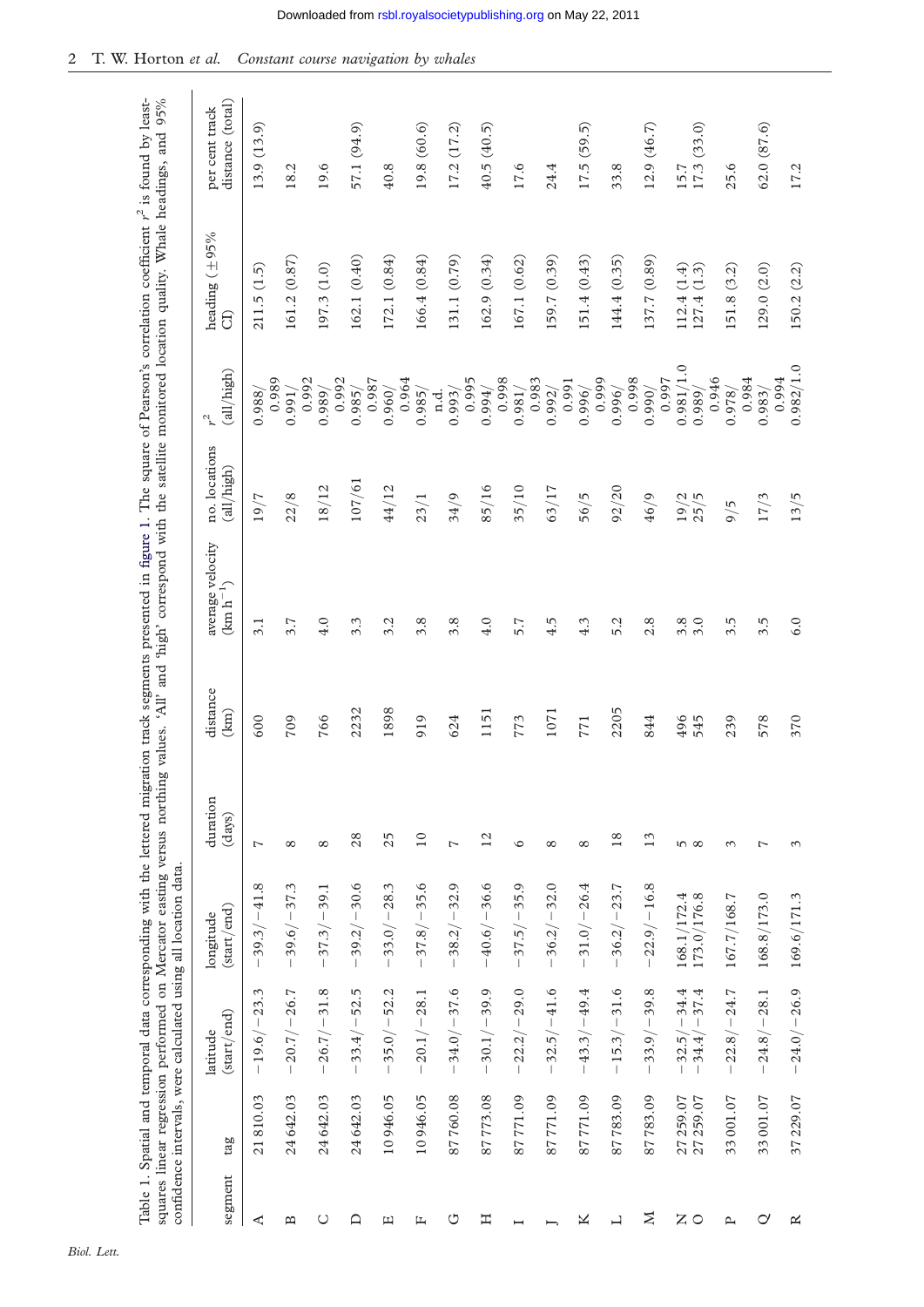| 27.8          | $14.8(59.8)$<br>36.0           | $33.2(69.2)$<br>$38.0(38.0)$ |                     | 29.7 (29.7)     | 66.6 (66.6)     | 79.6 (79.6)                                                                                                                                                                                                                                                   | 18.9            | 35.0 (53.9)     |
|---------------|--------------------------------|------------------------------|---------------------|-----------------|-----------------|---------------------------------------------------------------------------------------------------------------------------------------------------------------------------------------------------------------------------------------------------------------|-----------------|-----------------|
| (55.1(0.62)   | $106.4(5.0)$<br>299.8 $(2.7)$  | 303.5 (2.2)<br>259.8 (1.7)   |                     | 277.3 (0.67)    | 291.1 (0.30)    | (4.5)                                                                                                                                                                                                                                                         | 325.2 (2.2)     | 296.7 (0.54)    |
|               |                                |                              |                     |                 |                 | $\begin{smallmatrix} 0.996/0.996/0.998 & 0.9988 \ 0.9950/1.0 & 0.997/1.0 & 0.997/1.0 & 0.993/1.0 & 0.993/1.0 & 0.993/1.0 & 0.993/1.0 & 0.993/1.0 & 0.993/1.0 & 0.993/1.0 & 0.993/1.0 & 0.993/1.0 & 0.993/1.0 & 0.993/1.0 & 0.993/1.0 & 0.993/1.0 & 0.993/1.0$ |                 |                 |
| 21/10         | $\frac{2}{11/6}$               |                              | $\frac{10/2}{14/7}$ | $16/10$         | $30/13$         | 8/5                                                                                                                                                                                                                                                           | $17/4$          | 22/10           |
| 5.0           | $3.\overline{8}$<br>6.3        | 4.8<br>3.6                   |                     | 4.5             | 6.5             | 6.2                                                                                                                                                                                                                                                           | 4.7             | 4.2             |
| 599           | 320<br>296                     | 273<br>368                   |                     | 338             | 1075            | 294                                                                                                                                                                                                                                                           | 365             | 676             |
|               |                                |                              |                     |                 |                 | $\mathcal{C}$                                                                                                                                                                                                                                                 |                 |                 |
| 171.7/174.0   | $-160.1/-162.5$<br>176.8/179.9 | $-163.6/-165.7$              | $-159.8/-163.2$     | $-164.9/-168.2$ | $-160.2/-169.6$ | $-160.1/-162.5$                                                                                                                                                                                                                                               | $-163.3/-165.0$ | $-166.0/-170.6$ |
| $-27.3/-32.1$ | $-33.0/-34.1$<br>$-21.2/-19.7$ | $-19.4/-18.0$                | $-21.2/-21.8$       | $-21.4/-21$     | $-21.2/-17.6$   | $-21.1/-19.7$                                                                                                                                                                                                                                                 | $-20.1/-17.7$   | $-17.5/-14.9$   |
| 37 229.07     | 37 229.07<br>27 262.07         | 27262.07                     | 37 232.07           | 37 233.07       | 37234.07        | 37 277.07                                                                                                                                                                                                                                                     | 37 282.07       | 37 282.07       |
|               |                                |                              |                     |                 |                 |                                                                                                                                                                                                                                                               |                 |                 |

between Mercator easting and northing  $(r^2 > 0.95;$ [table 1](#page-2-0) and [figure 1](#page-4-0)). All of these segments required maintenance of constant course movements with better than  $5^\circ$  directional precision at the 95% confidence level (CI), regardless of location quality, and better than  $1^\circ$  precision for 15 of the 28 segments identified in our analysis of all track locations ([table 1](#page-2-0)). Our results indicate that humpback whales, tagged in three distinct areas, navigate with extreme directional precision across wide expanses of open ocean (240 – 2230 km range) over time periods of between 2 and 28 days. These constant course track segments constitute between 14 and 95 per cent of total individual track distances, and greater than 50 per cent of the distance travelled in nine of 16 tracks [\(table 1\)](#page-2-0), indicating longdistance constant course movement is a typical feature of humpback whale migration. To evaluate the effects of sea-surface currents on these highly directional track segments, we determined the sea-

high-accuracy locations and all locations, identified several track segments exhibiting strong correlations

Constant course navigation by whales T. W. Horton et al. 3

surface current direction and velocity, at the time and location of the whales studied, from Argo drifter-buoy coordinate data [\[16,17\]](#page-6-0). These currents deflected whale headings, but not their tracks, by as little as less than  $1^\circ$  and as much as  $25^\circ$ . Maintenance of constant courses, despite these highly variable sea-surface currents, indicates that humpback whales compensate for passive displacement, presumably by minimizing the period of path integration between sequential orientation steps. Constant course track segments also spanned diverse ocean bathymetries [\(figure 1](#page-4-0)) and weather events, including the rare occurrence of a tropical storm off the coast of Brazil (in January 2004).

The temporal and spatial variability between the whales' migrations provide crucial insight into how they navigated. The constant course track segments shown here spanned a wide range of latitudes and time periods [\(figure 1](#page-4-0)). Hence, the position of the Sun at sunrise, transit and sunset differed by several degrees azimuth (ca  $1-10^{\circ}$ ) or altitude (ca  $3-26^{\circ}$ ) within and between individual track segments. Our analysis further indicates that whales from each area can both follow similar headings, despite experiencing different Sun positions and follow different headings despite experiencing similar positions of the Sun [\(figure 2\)](#page-5-0). Such variation suggests that, if the Sun was used for directional orientation purposes by these whales, its location must have been transduced relative to a moving reference datum. Thus, Sun– compass orientation, in isolation, cannot explain the directional precision exhibited by these whales.

The position of the magnetic field also varies widely across individual constant course segments. Magnetic inclination varies by as much as  $22^{\circ}$ , and as little as [1](#page-4-0)°, across individual segments (figures 1 and [2\)](#page-5-0). Despite experiencing similar local magnetic inclinations at low-latitude tagging areas, whales depart from these coastal waters along highly variable constant course headings (figures [1](#page-4-0) and [2](#page-5-0)). The lack of any systematic relationship between magnetic inclination and constant course whale headings suggests that these whales did not navigate by using only a simple magnetic inclination compass.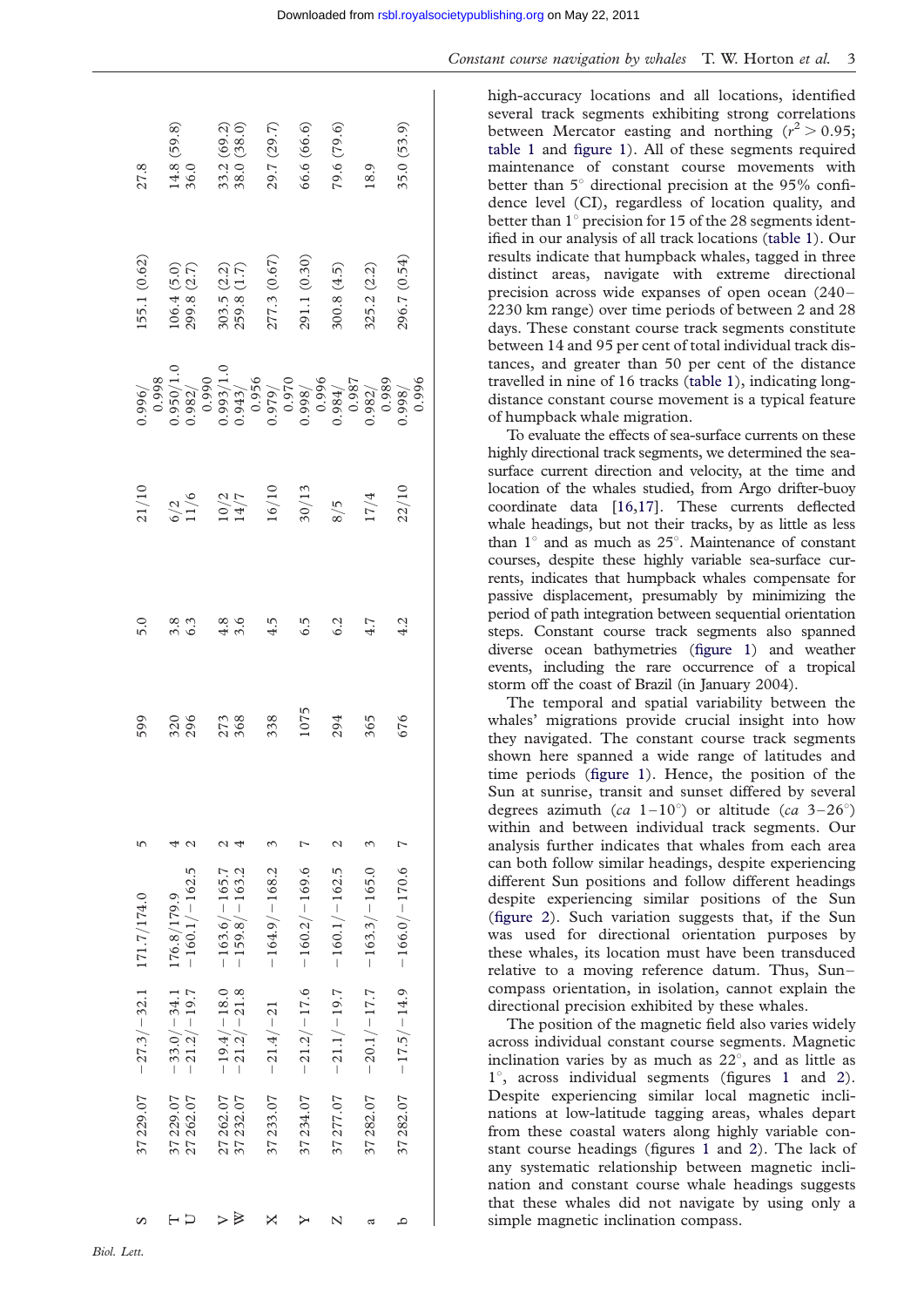<span id="page-4-0"></span>4 T. W. Horton et al. Constant course navigation by whales



Figure 1. Satellite tag-derived southward migration track maps for seven South Atlantic humpback whales tagged off the coast of Brazil in (a) 2003 (circles) and 2005 (triangles), (b) 2008 (inverted triangles) and 2009 (circles) and nine South Pacific humpback whales and (c) tagged off the coasts of Rarotonga, Cook Islands and New Caledonia in 2007 (circles). Constant course track segments are indicated by the larger symbols. Segment labels (A –b) correspond with [table 1](#page-2-0). White arrows represent sea-surface current vectors with velocities proportional to the white  $1 \text{ km h}^{-1}$  scale bar shown. The generalized position and direction of the approximately 1 km h<sup>-1</sup> Antarctic circum-polar current (ACC) are shown by the black arrow in (a) and (b). Magnetic declination isogonics (yellow lines) and magnetic inclination isoclinics (white dashed lines) as of 1 January 2005 are shown for reference.

Similarly, magnetic declination varies by as much as  $12^{\circ}$ , and as little as  $0.5^{\circ}$ , across individual constant course segments. As was the case for magnetic inclination, individual whales departed from low-latitude habitats along distinctly different headings despite experiencing similar magnetic declination values (figures 1 and [2\)](#page-5-0). This difference is even more pronounced between areas. Whales migrating away from Rarotonga followed westerly to north-westerly headings, whereas whales migrating away from New Caledonia followed southerly to south-easterly headings despite the less than  $1^\circ$  difference in magnetic declination between the two areas ([figure 2](#page-5-0)). Maintenance of constant courses despite the whales experiencing variable magnetic declination values, and individual movements along distinct course directions despite their experiencing similar magnetic declination values, suggest that magnetic declination was not the sole source of directional information used by these whales. Alternatively, individual whales could use spatial information derived from the magnetic field to inform their movements in different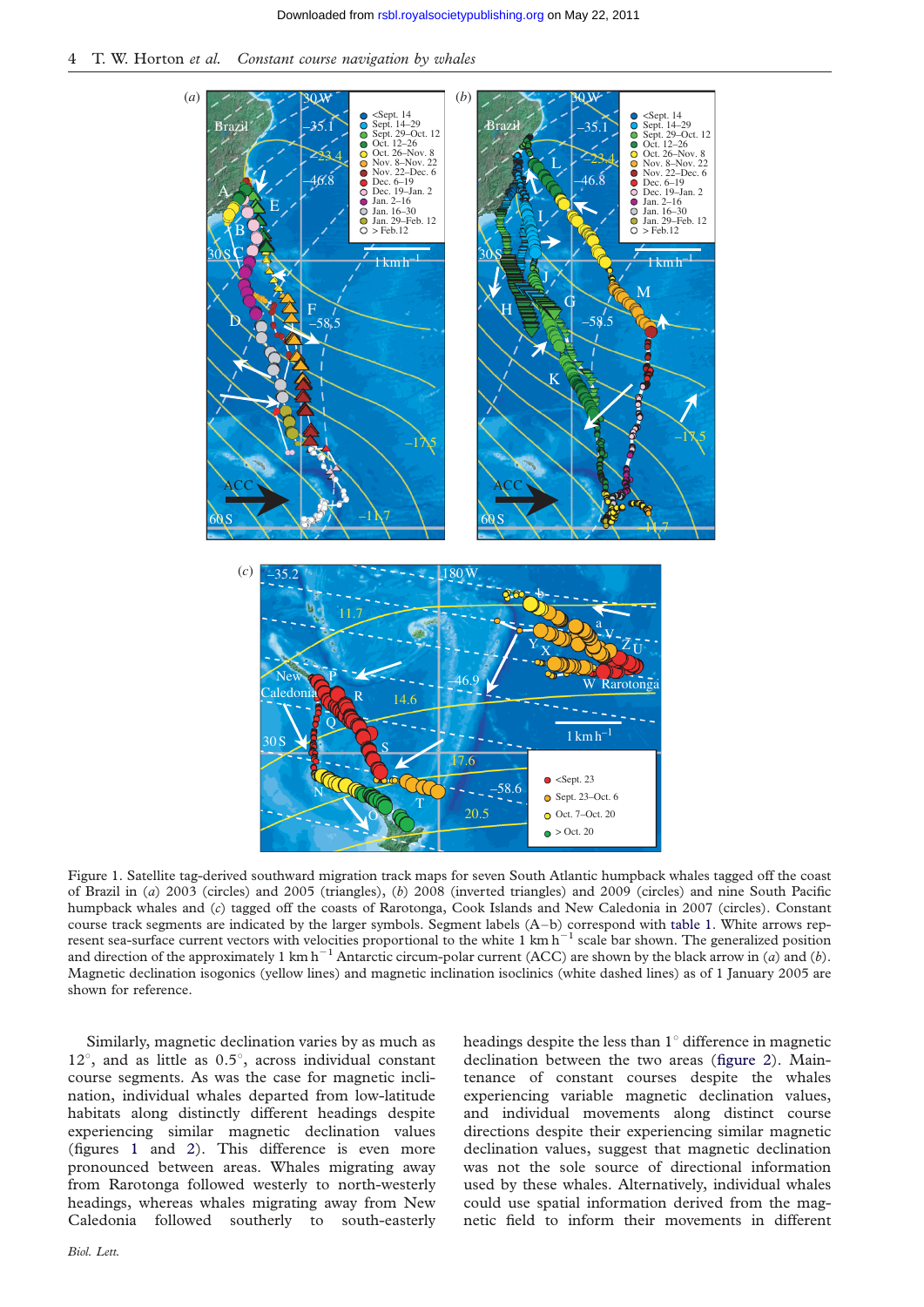<span id="page-5-0"></span>

Figure 2. (a) Magnetic declination, (b) magnetic inclination, and (c) sunset azimuth plotted against constant course segment heading for each of the three low-latitude tagging areas studied. Magnetic coordinates and Sun azimuths were calculated at the time and location of individual whales using the methods described in the text. Circles, Brazil; triangles, Rarotonga; inverted triangles, New Caledonia.

ways; thus, the lack of any systematic relationship between whale headings and magnetic declination and inclination values does not conclusively indicate that humpback whale movements are not informed by spatial information derived from the magnetic field.

#### 4. CONCLUSION

Here, we offer several insights into humpback whale migratory orientation. First, humpback whales commonly follow highly directional headings with extreme precision over large expanses of open ocean, despite the effects of sea-surface currents, bathymetry and weather. Second, constant course oceanic movements require correction for passive displacement using an exogenous spatial reference frame and orientation cues. Third, although our findings suggest that humpback whale navigation is compatible with 'goal orientation' using a map and compass system, it seems unlikely that individual magnetic and solar orientation cues can, in isolation, explain the extreme navigational precision achieved by humpback whales. The relatively slow movements of humpback whales, combined with their clear ability to navigate with extreme precision over long distances, present outstanding opportunities to explore alternative mechanisms of migratory orientation based on empirical analysis of track data.

Humpback whale tagging in Brazil was funded and supported by: Exploration and Production Division of Shell Brazil SA; Biodynâmica Engenharia and Meio Ambienta (Brazil); National Marine Mammal Laboratory (USA); Washington Cooperative Fish and Wildlife Research Unit, School of Aquatic and Fishery Sciences, University of Washington (USA). Tagging was conducted under permits issued by the Brazilian Council for Scientific and Technological Development (CNPq permit CMC 026/02, 028/03) and the Brazilian Environmental Agency (IBAMA permit 009/02/CMA/IBAMA, process no. 02001.000085/ 02-27). Sea-surface current data were collected and made freely available by the International Argo Project and the national programmes that contribute to it. Tagging in the Cook Islands and in New Caledonia was supported in part by Greenpeace International, as part of a programme of non-lethal research on Southern Ocean whales. Tagging was conducted under permit delivered by Province Sud of New Caledonia (1146-07/PPS).

- 1 Rasmussen, K., Palacios, D. M., Calambokidis, J., Saborio, M. T., Rosa, L. D., Secchi, E. R., Steiger, G. H., Allen, J. M. & Stone, G. S. 2007 Southern Hemisphere humpback whales wintering off Central America: insights from water temperature into the longest mammalian migration. Biol. Lett. 3, 302 –305. [\(doi:10.1098](http://dx.doi.org/10.1098/rsbl.2007.0067)/rsbl. [2007.0067\)](http://dx.doi.org/10.1098/rsbl.2007.0067)
- 2 Stevick, P. T., Neves, M. C., Johansen, F., Engel, M. H., Allen, J., Marcondes, M. & Carlson, C. 2010 A quarter of a world away: female humpback whale moves 10 000 km between breeding areas. Biol. Lett. 7, 299 –302. (doi:10.1098/[rsbl.2010.0717](http://dx.doi.org/10.1098/rsbl.2010.0717))
- 3 Baker, C. S., Palumbi, S. R., Lambertsen, R. H., Weinrich, M. T., Calambokidis, J. & O'Brien, S. J. 1990 Influence of seasonal migration on geographic distribution of mitochondrial DNA haplotypes in humpback whales. Nature 344, 238-240. ([doi:10.1038](http://dx.doi.org/10.1038/344238a0)/ [344238a0\)](http://dx.doi.org/10.1038/344238a0)
- 4 Stevick, P. et al. 2004 Migrations of individually identified humpback whales between the Antarctic Peninsula and South America. J. Cetacean Res. Manage. 6, 109 –113.
- 5 Zerbini, A. N. et al. 2006 Satellite-monitored movements of humpback whales Megaptera novaeangliae in the Southwest Atlantic Ocean. Mar. Ecol. Prog. Ser. 313, 295–304. (doi:10.3354/[meps313295](http://dx.doi.org/10.3354/meps313295))
- 6 Lagerquist, B. A., Mate, B. R., Ortega-Ortiz, J. G., Winsor, M. & Urban-Ramirez, J. 2008 Migratory movements and surfacing rates of humpback whales (Megaptera novaeangliae) satellite tagged at Socorro Island, Mexico. Mar. Mamm. Sci. 24, 815-830. (doi:10.1111/[j.1748-7692.200800217.x](http://dx.doi.org/10.1111/j.1748-7692.200800217.x))
- 7 Kramer, G. 1957 Experiments on bird orientation and their interpretation. Ibis 99, 196–227. ([doi:10.1111](http://dx.doi.org/10.1111/j.1474-919X.1957.tb01947.x)/j. [1474-919X.1957.tb01947.x\)](http://dx.doi.org/10.1111/j.1474-919X.1957.tb01947.x)
- 8 Mouritsen, H. 1998 Modelling migration: the clock-andcompass model can explain the distribution of ringing recoveries. Anim. Behav. 56, 899 –907. ([doi:10.1006](http://dx.doi.org/10.1006/anbe.1998.0826)/ [anbe.1998.0826](http://dx.doi.org/10.1006/anbe.1998.0826))
- 9 Garrigue, C., Zerbini, A. N., Geyer, Y., Heide-Jorgensen, M., Hanaoka, W. & Clapham, P. 2010 Movements of satellite-monitored humpback whales from New Caledonia. *J. Mammal.* 91, 109-115. [\(doi:10.1644](http://dx.doi.org/10.1644/09-MAMM-A-033R.1)/09-[MAMM-A-033R.1](http://dx.doi.org/10.1644/09-MAMM-A-033R.1))